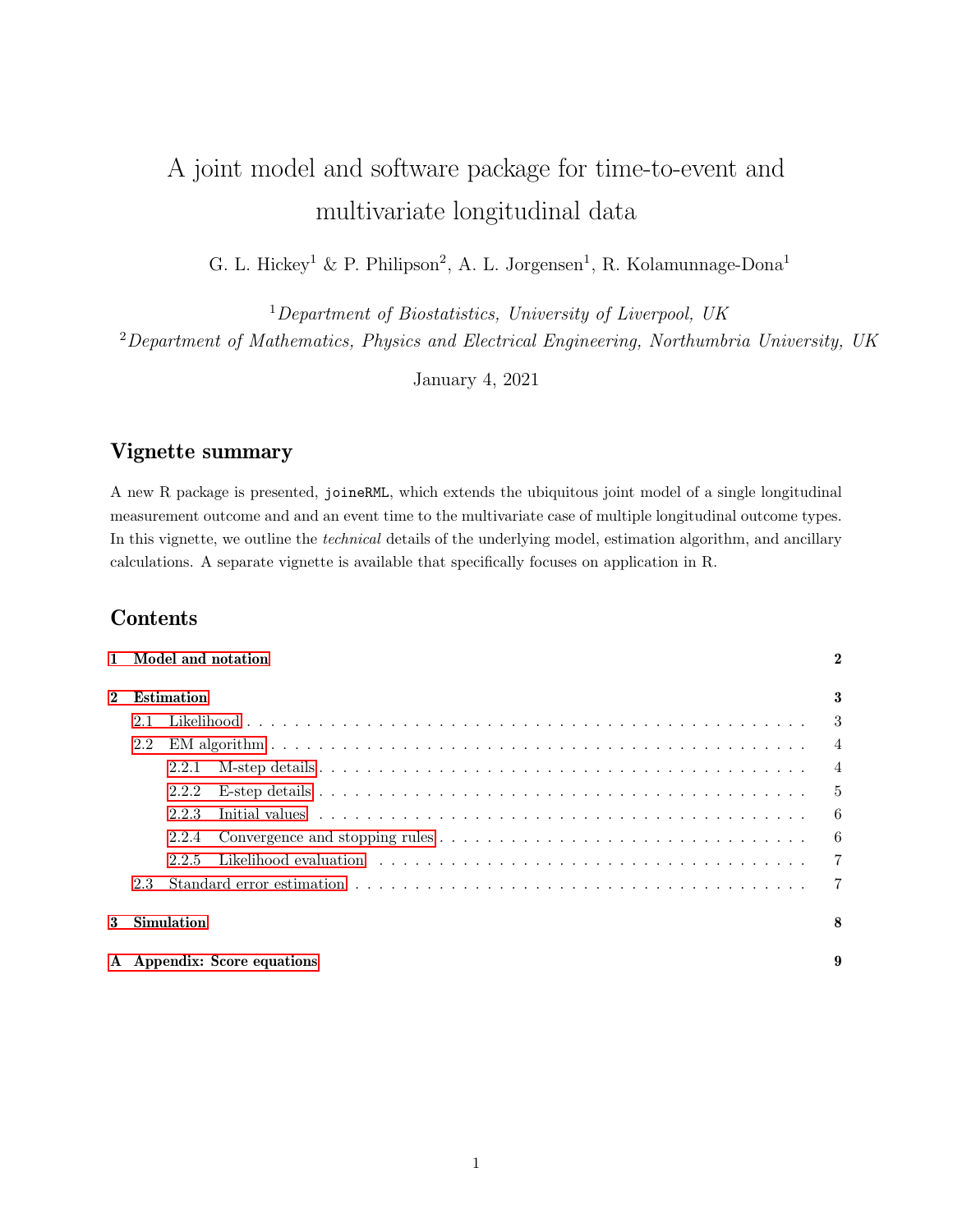# <span id="page-1-0"></span>1 Model and notation

For each subject  $i = 1, ..., n$ ,  $y_i = (y_{i1}^\top, ..., y_{iK}^\top)$  is the K-variate continuous outcome vector, where each  $y_{ik}$  denotes an  $(n_{ik} \times 1)$ -vector of observed longitudinal measurements for the k-th outcome type:  $y_{ik}$  =  $(y_{i1k},...,y_{in_{ik}k})^{\top}$ . Each outcome is measured at observed (possibly pre-specified) times  $t_{ijk}$  for  $j=1,...,n_{ik}$ , which can differ between subjects and outcomes. Additionally, for each subject there is an event time  $T_i^*$ , which is subject to right censoring. Therefore, we observe  $T_i = \min(T_i^*, C_i)$ , where  $C_i$  corresponds to a potential censoring time, and the failure indicator  $\delta_i$ , which is equal to 1 if the failure is observed  $(T_i^* \leq C_i)$ and 0 otherwise. We assume that both censoring and measurement times are non-informative.

The model we describe is an extension of the model proposed by **Henderson2000** to the case of multivariate longitudinal data. The model posits an unobserved or latent zero-mean  $(K + 1)$ -variate Gaussian process that is realised independently for each subject,  $W_i(t) = \left\{ W_{1i}^{(1)}(t), \ldots, W_{1i}^{(K)}(t), W_{2i}(t) \right\}$ . This latent process subsequently links the separate sub-models.

The multivariate longitudinal data sub-model, also referred to as the *measurement model* in [**Henderson2000**], is given by

<span id="page-1-1"></span>
$$
y_{ik}(t) = \mu_{ik}(t) + W_{1i}^{(k)}(t) + \varepsilon_{ik}(t),
$$
\n(1)

where  $\mu_{ik}(t)$  is the mean response, and  $\varepsilon_{ik}(t)$  is the model error term, which we assume to be independent and identically distributed normal with mean 0 and variance  $\sigma_k^2$ . We assume the mean response is specified as a linear model

$$
\mu_{ik}(t) = x_{ik}^{\top}(t)\beta_k,\tag{2}
$$

where  $x_{ik}(t)$  is a  $p_k$ -vector of (possibly) time-varying covariates with corresponding fixed effect terms  $\beta_k$ .  $W_{1i}^{(k)}(t)$  is specified as

<span id="page-1-2"></span>
$$
W_{1i}^{(k)}(t) = z_{ik}^{\top}(t)b_{ik},\tag{3}
$$

where  $z_{ik}(t)$  is an  $r_k$ -vector  $(r_k \leq p_k)$  of (possibly) time-varying covariates with corresponding subject-andoutcome random effect terms  $b_{ik}$ , which follow a zero-mean multivariate normal distribution with  $(r_k \times r_k)$ variance-covariance matrix  $D_{kk}$ . To account for dependence between the different longitudinal outcome types, we let  $Cov(b_{ik}, b_{il}) = D_{kl}$  for  $k \neq l$ . Furthermore, we assume  $\varepsilon_{ik}(t)$  and  $b_{ik}$  are uncorrelated, and that the censoring times are independent of the random effects; both are standard modelling assumptions. These distributional assumptions together with the model given by  $(1)-(3)$  $(1)-(3)$  is equivalent to the multivariate extension of the Laird1982 mixed linear effects model. Henderson2000 note that more flexible specifications of  $W_{1i}^{(k)}(t)$  can be used, including, for example, stationary Gaussian processes. We do not consider these cases here.

The time-to-event sub-model, also referred to as the *intensity process model* in [**Henderson2000**], is given by the hazard function

<span id="page-1-3"></span>
$$
\lambda_i(t) = \lambda_0(t) \exp\left\{v_i^\top(t)\gamma_v + W_{2i}(t)\right\},\tag{4}
$$

where  $\lambda_0(\cdot)$  is an unspecified baseline hazard function, and  $v_i(t)$  is a q-vector of (possibly) time-varying covariates with corresponding fixed effect terms  $\gamma_v$ . Conditional on  $W_i(t)$  and the observed covariate data, the separate data generating processes are *conditionally independent*. To establish a latent association, we specify  $W_{2i}(t)$  as a linear combination of  $\left\{W_{1i}^{(1)}(t), \ldots, W_{1i}^{(K)}(t)\right\}$ 

$$
W_{2i}(t) = \sum_{k=1}^{K} \gamma_{yk} W_{1i}^{(k)}(t),
$$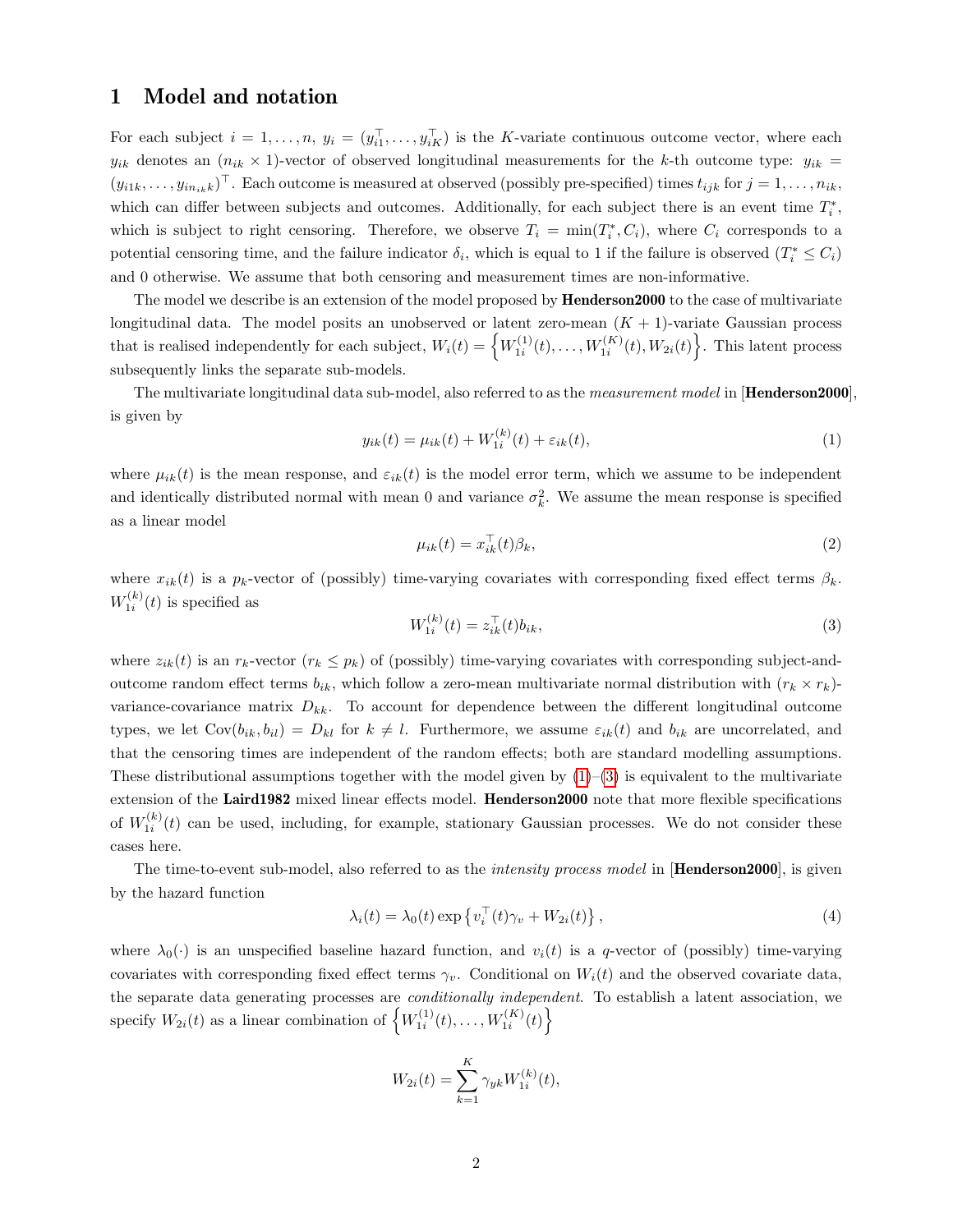where  $\gamma_y = (\gamma_{y1}, \dots, \gamma_{yK})$  are the joint model association parameters. To emphasise the dependence of  $W_{2i}(t)$ on the random effects, we will explicitly write it as  $W_{2i}(t, b_i)$  from here onwards. As noted above for  $W_{1i}^{(k)}(t)$ ,  $W_{2i}(t)$  can also be flexibly extended, for example to include subject-specific frailty effects [**Henderson2000**].

### <span id="page-2-0"></span>2 Estimation

#### <span id="page-2-1"></span>2.1 Likelihood

For each subject, collect covariate data from different outcome types and measurement times together, denoted as

$$
X_i = \left(\begin{array}{cccc} X_{i1} & \cdots & 0 \\ \vdots & \ddots & \vdots \\ 0 & \cdots & X_{iK} \end{array}\right), \qquad Z_i = \left(\begin{array}{cccc} Z_{i1} & \cdots & 0 \\ \vdots & \ddots & \vdots \\ 0 & \cdots & Z_{iK} \end{array}\right),
$$

where  $X_{ik} = (X_{i1k}^{\top}, \ldots, X_{in_{ik}k}^{\top})$  is an  $(n_{ik} \times p_k)$ -design matrix, with the j-th row corresponding to the  $p_k$ -vector of covariates measured at time  $t_{ijk}$ . The notation similarly follows for  $Z_{ik}$ . Also, collect variancecovariance terms for the random effects and error terms together, denoted as

$$
D = \left(\begin{array}{cccc} D_{11} & \cdots & D_{1K} \\ \vdots & \ddots & \vdots \\ D_{1K}^T & \cdots & D_{KK} \end{array}\right), \qquad \Sigma_i = \left(\begin{array}{cccc} \sigma_1^2 I_{n_{i1}} & \cdots & 0 \\ \vdots & \ddots & \vdots \\ 0 & \cdots & \sigma_K^2 I_{n_{iK}} \end{array}\right),
$$

where  $I_n$  denotes an  $n \times n$  identity matrix. We further define  $\beta = (\beta_1^\top, \ldots, \beta_K^\top)$  and  $b_i = (b_{i1}^\top, \ldots, b_{iK}^\top)$ . We can then rewrite the longitudinal data sub-model as

$$
y_i | b_i, \beta, \Sigma_i \sim N(X_i \beta + Z_i b_i, \Sigma_i),
$$
  
with  $b_i | D \sim N(0, D)$ .

For the estimation, we will assume that the covariates in the time-to-event model are time-independent, i.e.  $v_i(t) \equiv v_i$ . Extensions of the estimation procedure for time-varying covariates are outlined in **Rizopoulos2012**. The observed data likelihood is given by

<span id="page-2-2"></span>
$$
\prod_{i=1}^{n} \left( \int_{-\infty}^{\infty} f(y_i | b_i, \theta) f(T_i, \delta_i | b_i, \theta) f(b_i | \theta) db_i \right) \tag{5}
$$

where  $\theta = (\beta^{\top}, \text{vech}(D), \sigma_1^2, \dots, \sigma_K^2, \lambda_0(t), \gamma_v^{\top}, \gamma_y^{\top})$  is the collection of unknown parameters that we want to estimate, and

$$
f(y_i | b_i, \theta) = \left( \prod_{k=1}^K (2\pi)^{-\frac{n_{ik}}{2}} \right) |\Sigma_i|^{-\frac{1}{2}} \exp \left\{ -\frac{1}{2} (y_i - X_i \beta - Z_i b_i)^{\top} \Sigma_i^{-1} (y_i - X_i \beta - Z_i b_i) \right\},
$$
  

$$
f(T_i, \delta_i | b_i; \theta) = [\lambda_0(T_i) \exp \{ v_i^{\top} \gamma_v + W_{2i}(T_i, b_i) \}]^{\delta_i} \exp \left\{ -\int_0^{T_i} \lambda_0(u) \exp \{ v_i^{\top} \gamma_v + W_{2i}(u, b_i) \} du \right\},
$$
  

$$
f(b_i | \theta) = (2\pi)^{-\frac{r}{2}} |D|^{-\frac{1}{2}} \exp \left\{ -\frac{1}{2} b_i^{\top} D^{-1} b_i \right\},
$$

where  $r = \sum_{k=1}^{K} r_k$  is the total dimensionality of the random effects variance-covariance matrix.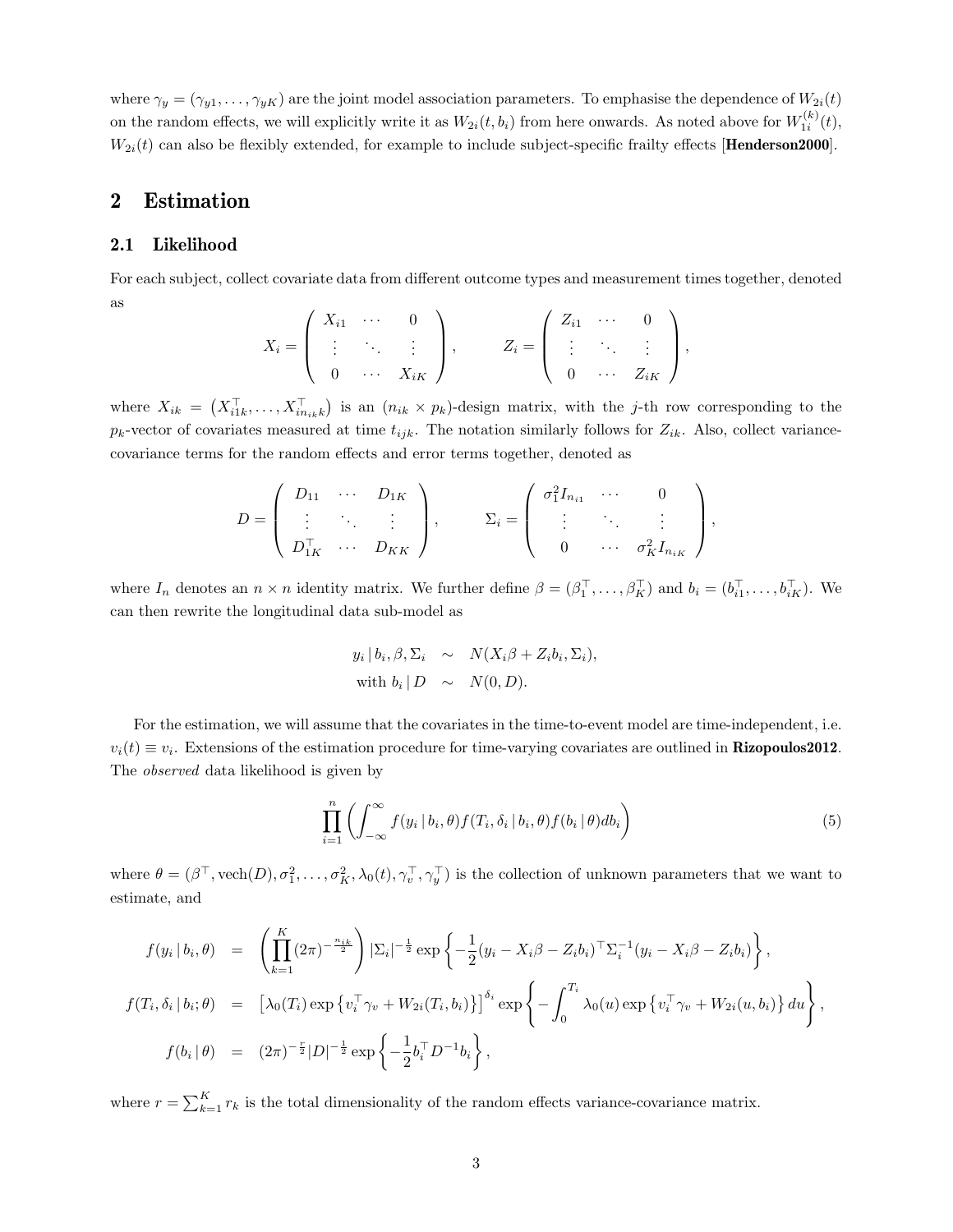#### <span id="page-3-0"></span>2.2 EM algorithm

We determine maximum likelihood estimates of the parameters  $\theta$  using the expectation-maximisation (EM) algorithm [Dempster1977], by treating the random effects  $b_i$  as missing data. This algorithm has been described by Wulfsohn1997 and Ratcliffe2004 in the context of univariate data joint modelling, and by Lin2002 for multivariate data joint modelling. Starting from an initial estimate of the parameters, the procedure involves iterating between the following two steps until convergence is achieved.

1. E-step. At the m-th iteration, we compute the expected log-likelihood of the *complete* data conditional on the observed data and the current estimate of the parameters.

$$
Q(\theta | \hat{\theta}^{(m)}) = \sum_{i=1}^{n} \mathbb{E} \Big\{ \log f(y_i, T_i, \delta_i, b_i | \theta) \Big\},
$$
  
= 
$$
\sum_{i=1}^{n} \int_{-\infty}^{\infty} \Big\{ \log f(y_i, T_i, \delta_i, b_i | \theta) \Big\} f(b_i | T_i, \delta_i, y_i; \hat{\theta}^{(m)}) db_i
$$

Here, the complete-data likelihood contribution for subject  $i$  is given by the integrand of  $(5)$ .

2. *M-step*. We maximise  $Q(\theta | \hat{\theta}^{(m)})$  with respect to  $\theta$ . namely,

$$
\hat{\theta}^{(m+1)} = \arg\max_{\theta} Q(\theta \mid \hat{\theta}^{(m)})
$$

The updates require expectations about the random effects be calculated of the form  $\mathbb{E}\left[h(b_i) | T_i, \delta_i, y_i; \hat{\theta}^{(m)}\right],$ which, in the interests of brevity, we denote here onwards as  $\mathbb{E}[h(b_i)]$  in the update estimates. This expectation is conditional on the observed data  $(T_i, \delta_i, y_i)$  for each subject, the covariates (including measurement times)  $(X_i, Z_i, v_i)$ , which are implicitly dependent, and an estimate of the model parameters  $\theta$ .

#### <span id="page-3-1"></span>2.2.1 M-step details

The M-step estimators naturally follow from **Wulfsohn1997** and **Lin2002**. The baseline hazard is estimated in closed-form using the Breslow estimator, with jump size:

<span id="page-3-2"></span>
$$
\hat{\lambda}_0(t) = \frac{\sum_{i=1}^n \delta_i I(T_i = t)}{\sum_{i=1}^n \mathbb{E}\left[\exp\left\{v_i^\top \gamma_v + W_{2i}(t, b_i)\right\}\right] I(T_i \ge t)},\tag{6}
$$

which is only evaluated a distinct observed event times,  $t_j$  ( $j = 1, \ldots, J$ ), where  $I(\mathcal{A})$  denotes an indicator function that takes the value 1 if event A occurs, and zero otherwise. Updates for  $\beta$ , D, and  $\sigma_k^2$  (for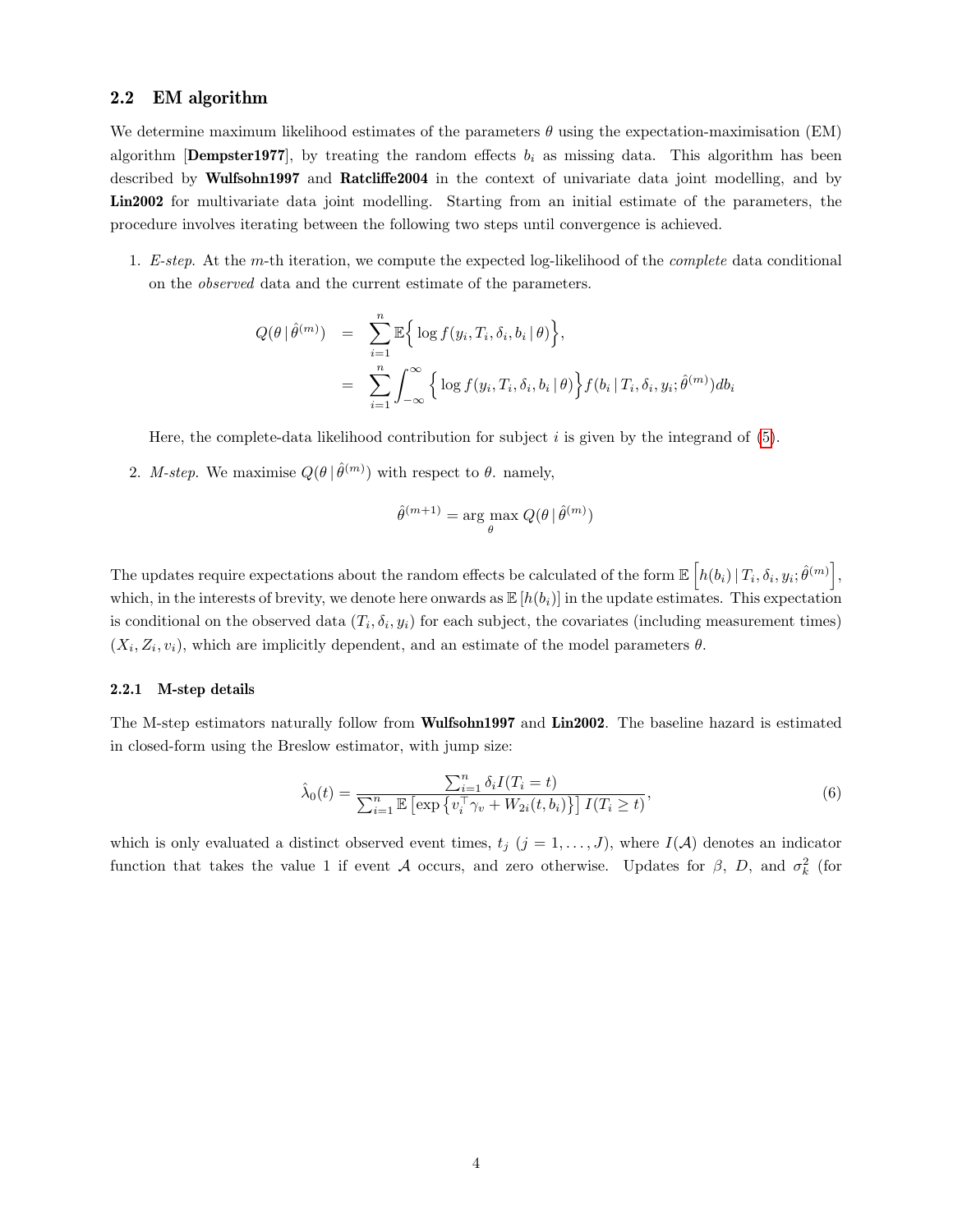$k = 1, \ldots, K$  are also given in closed-form as:

$$
\hat{\beta} = \left( \sum_{i=1}^{n} X_i^{\top} \Sigma_i^{-1} X_i \right)^{-1} \left( \sum_{i=1}^{n} X_i^{\top} \Sigma_i^{-1} (y_i - Z_i \mathbb{E}[b_i]) \right),
$$
\n
$$
= \left( \sum_{i=1}^{n} X_i^{\top} X_i \right)^{-1} \left( \sum_{i=1}^{n} X_i^{\top} (y_i - Z_i \mathbb{E}[b_i]) \right),
$$
\n
$$
\hat{\sigma}_k^2 = \frac{1}{\sum_{i=1}^{n} n_{ik}} \sum_{i=1}^{n} \mathbb{E} \left\{ (y_{ik} - X_{ik} \beta_k - Z_{ik} b_{ik})^{\top} (y_{ik} - X_{ik} \beta_k - Z_{ik} b_{ik}) \right\},
$$
\n
$$
= \frac{1}{\sum_{i=1}^{n} n_{ik}} \sum_{i=1}^{n} \left\{ (y_{ik} - X_{ik} \beta_k)^{\top} (y_{ik} - X_{ik} \beta_k - 2Z_{ik} \mathbb{E}[b_{ik}]) + \text{trace} \left( Z_{ik}^{\top} Z_{ik} \mathbb{E}[b_{ik} b_{ik}^{\top}] \right) \right\}, \text{ and}
$$
\n
$$
\hat{D} = \frac{1}{n} \sum_{i=1}^{n} \mathbb{E} \left[ b_i b_i^{\top} \right].
$$

The simplification in the estimate for  $\hat{\beta}$  derives from  $X_i$  and  $\Sigma_i$  being block-diagonal, with the latter being  $diag(\sigma_1^2 I_{n_{i1}}, \ldots, \sigma_K^2 I_{n_{iK}})$ . The updates for  $\gamma_v$  and  $\gamma_y$  are not available in closed-form, so are updated jointly using a one-step multidimensional Newton-Raphson algorithm as

$$
\hat{\gamma}^{(m+1)} = \hat{\gamma}^{(m)} + I\left(\hat{\gamma}^{(m)}\right)^{-1} S\left(\hat{\gamma}^{(m)}\right),
$$

where  $\hat{\gamma}^{(m)}$  denotes the value of  $\gamma = (\gamma_v^{\top}, \gamma_y^{\top})$  at the current iteration,  $S(\hat{\gamma}^{(m)})$  is the corresponding score function, and  $I(\hat{\gamma}^{(m)})$  is the observed information matrix, which is equal to the derivative of the negative score function. Further details of this update are given in Appendix [A.](#page-8-0)

#### <span id="page-4-0"></span>2.2.2 E-step details

We calculate the conditional expectation of a function of the random effects as

<span id="page-4-2"></span>
$$
\mathbb{E}\left[h(b_i) | T_i, \delta_i, y_i; \hat{\theta}\right] = \frac{\int_{-\infty}^{\infty} h(b_i) f(b_i | y_i; \hat{\theta}) f(T_i, \delta_i | b_i; \hat{\theta}) db_i}{\int_{-\infty}^{\infty} f(b_i | y_i; \hat{\theta}) f(T_i, \delta_i | b_i; \hat{\theta}) db_i},\tag{7}
$$

where  $f(T_i, \delta_i | b_i; \hat{\theta})$  is given by [\(14\)](#page-9-0), and  $f(b_i | y_i; \hat{\theta})$  is calculated from multivariate normal distribution theory as

<span id="page-4-3"></span>
$$
b_i | y_i, \theta \sim N\left(A_i \left\{ Z_i^\top \Sigma_i^{-1} (y_i - X_i \beta) \right\}, A_i \right), \tag{8}
$$

where  $A_i = (Z_i^T \Sigma_i^{-1} Z_i + D^{-1})^{-1}$  $A_i = (Z_i^T \Sigma_i^{-1} Z_i + D^{-1})^{-1}$  $A_i = (Z_i^T \Sigma_i^{-1} Z_i + D^{-1})^{-1}$ . The derivation<sup>1</sup> is given in **Wulfsohn1997** and **Lin2002**. Gaussian quadrature, notably Gauss-Hermite quadrature, is a standard approach for evaluating the integrals in this estimation approach. However, for multivariate longitudinal data, the additional random effects required is commensurate with an exponential growth in the number of quadrature points at which the integrand must be evaluated. Therefore, we use Monte Carlo sampling methods to evaluate the integrals, which was also used by Lin2002. For N Monte Carlo sample draws,  $\{b_i^{(1)}, b_i^{(2)}, \ldots, b_i^{(N)}\}$ , [\(7\)](#page-4-2) is approximated by the ratio of the sample means

<span id="page-4-1"></span><sup>&</sup>lt;sup>1</sup>The formulae given in Wulfsohn1997 and Lin2002 are equivalent, which can be seen by applying the Woodbury matrix identity.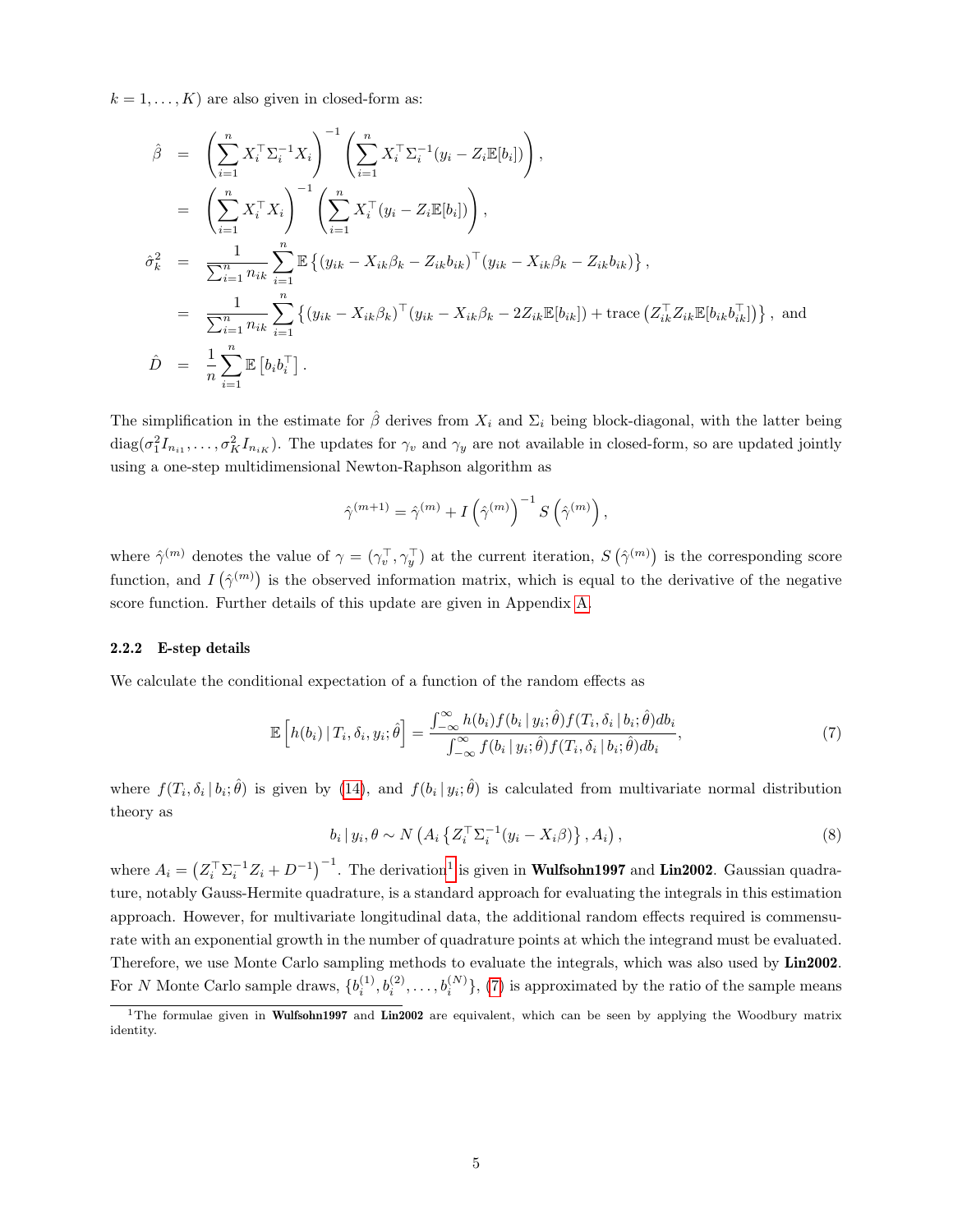for  $h(b_i) f(T_i, \delta_i | b_i; \hat{\theta})$  and  $f(T_i, \delta_i | b_i; \hat{\theta})$  evaluated at these values. Namely,

<span id="page-5-2"></span>
$$
\mathbb{E}\left[h(b_i) | T_i, \delta_i, y_i; \hat{\theta}\right] \approx \frac{\frac{1}{N}\sum_{d=1}^{N} h\left(b_i^{(d)}\right) f\left(T_i, \delta_i | b_i^{(d)}; \hat{\theta}\right)}{\frac{1}{N}\sum_{d=1}^{N} f\left(T_i, \delta_i | b_i^{(d)}; \hat{\theta}\right)}.
$$
\n(9)

As proposed by Henderson2000, we will use antithetic simulation for variance reduction in the Monte Carlo integration. Instead of directly sampling from [\(8\)](#page-4-3), we sample  $\Omega \sim N(0, I_r)$  and obtain the *pairs* 

$$
A_i \left\{ Z_i^{\top} \Sigma_i^{-1} (y_i - X_i \beta) \right\} \pm C_i \Omega,
$$

where  $C_i$  is the Cholesky decomposition of  $A_i$  such that  $C_i C_i^{\top} = A_i$ . Therefore we only need to draw  $N/2$ samples using this approach, and by virtue of the negative correlation between the pairs, it leads to a smaller variance in the sample means taken in  $(9)$  than would be obtained from N independent simulations. The choice of N is described below.

#### <span id="page-5-0"></span>2.2.3 Initial values

The EM algorithm requires that initial parameters are specified, namely  $\hat{\theta}^{(0)}$ . By choosing values close to the maximizer, the number of iterations required to reach convergence will be reduced.

For the time-to-event sub-model, a quasi-two-stage model is fitted when the measurement times are balanced., i.e. when  $t_{ijk} = t_{ij} \forall k$  That is, we fit separate LMMs for each longitudinal outcome as per [\(1\)](#page-1-1), ignoring the correlation between different outcomes. This is straightforward to implement using standard software. From the fitted models, the best linear unbiased predictions of the separate model random effects are used to estimate each  $W_{1i}^{(k)}(t)$  function. These estimates are then included as time-varying covariates in a Cox regression model, alongside any other fixed effect covariates, which can be straightforwardly fitted using standard software. In the situation that the data are not balanced, i.e. when  $t_{ijk} \neq t_{ij} \ \forall k$ , then we fit a standard Cox proportional hazards regression model for the baseline covariates, and set  $\gamma_{yk} = 0 \ \forall k$ .

For the longitudinal data sub-model, when  $K > 1$  we first find the maximum likelihood estimate of  $\{\beta, \text{vech}(D), \sigma_1^2, \ldots, \sigma_K^2\}$  by running an EM algorithm for the multivariate linear mixed model. The E- and M-step updates are available in closed form, and the initial parameters for this EM algorithm are available from the separate LMM fits. As these are estimated using an EM rather than MCEM algorithm, we can specify a stricter convergence criterion on the estimates.

#### <span id="page-5-1"></span>2.2.4 Convergence and stopping rules

Two standard stopping rules for the deterministic EM algorithm used to declare convergence are the relative and absolute differences, defined as

<span id="page-5-3"></span>
$$
\Delta_{\text{rel}}^{(m+1)} = \max \left\{ \frac{|\hat{\theta}^{(m+1)} - \hat{\theta}^{(m)}|}{|\hat{\theta}^{(m)}| + \epsilon_1} \right\} < \epsilon_0, \text{ and } (10)
$$

$$
\Delta_{\text{abs}}^{(m+1)} = \max \left\{ |\hat{\theta}^{(m+1)} - \hat{\theta}^{(m)}| \right\} < \epsilon_2 \tag{11}
$$

respectively, for some appropriate choice of  $\epsilon_0$ ,  $\epsilon_1$ , and  $\epsilon_2$ . For reference, the JM package implements the relative difference stopping rule (in combination with another rule based on relative change in the likelihood), whereas the joineR package implements the absolute difference stopping rule.

The choice of N and the monitoring of convergence are conflated when applying a Monte Carlo EM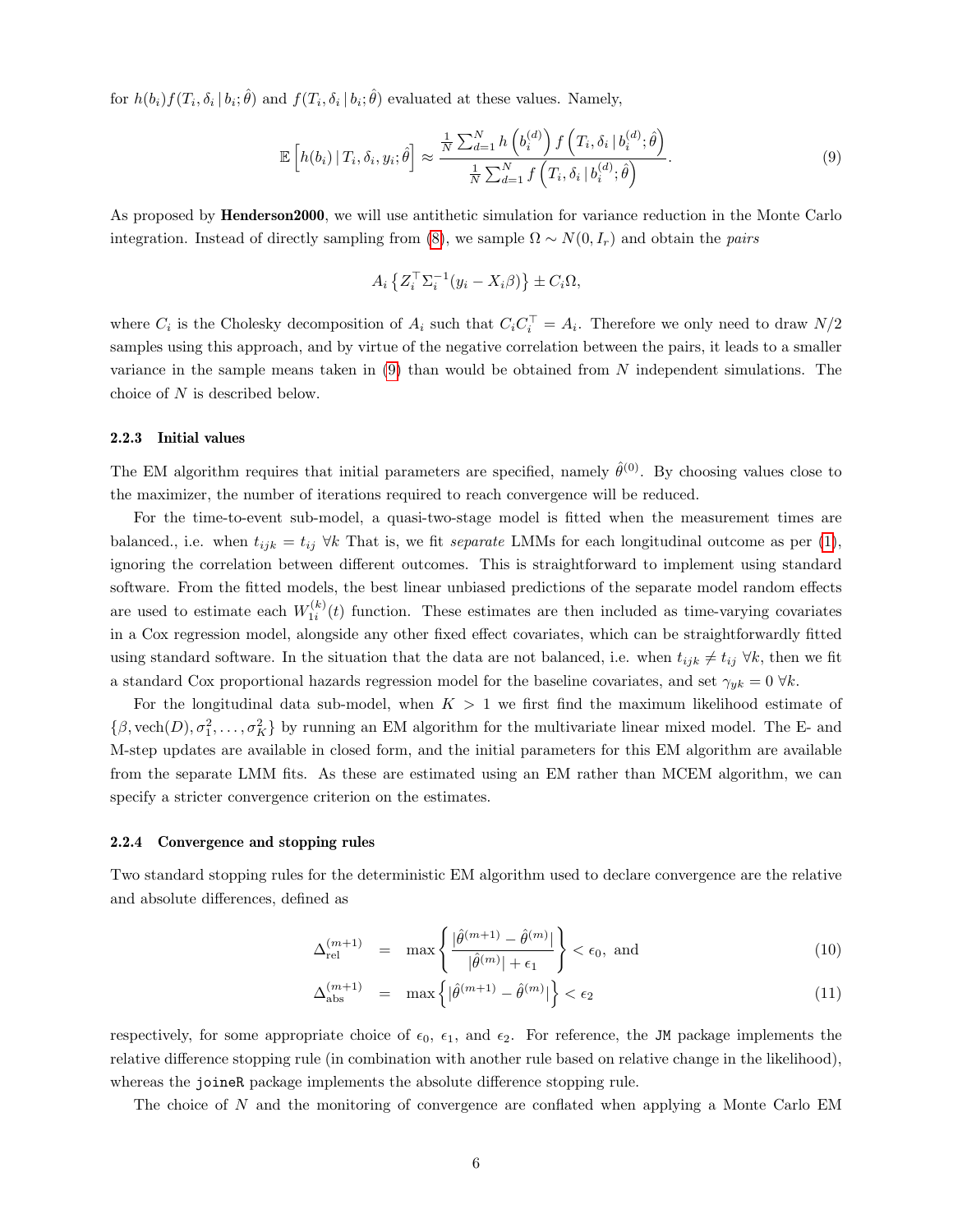algorithm (MCEM), and a dynamic approach is required. As noted by Wei1990, it is computationally inefficient to use a large  $N$  in the early phase of the MCEM algorithm when the parameter estimates are likely to be far from the maximizer. On the flip side, as the parameter estimates approach the maximizer, the above stopping rules will fail as the changes in parameter estimates will be swamped by Monte Carlo error. Therefore, it has been recommended that one increase  $N$  as the estimate moves towards the maximizer. Although this might be done subjectively [Law2002] or by pre-specified rules [McCulloch1997], an automated approach is preferable. Booth1999 proposed an update rule based on a confidence ellipsoid for the maximizer at the  $(m + 1)$ -th iteration, calculated using an approximate sandwich estimator for the maximizer, which accounts for the Monte Carlo error at each iteration. This approach requires additional variance estimation at each iteration, therefore we opt for a simpler approach described by Ripatti2002. We calculate a coefficient of variation at the  $(m + 1)$ -th iteration as

$$
\text{cv}(\Delta^{(m+1)}_{\text{rel}})=\frac{\text{sd}(\Delta^{(m-1)}_{\text{rel}},\Delta^{(m)}_{\text{rel}},\Delta^{(m+1)}_{\text{rel}})}{\text{mean}(\Delta^{(m-1)}_{\text{rel}},\Delta^{(m)}_{\text{rel}},\Delta^{(m+1)}_{\text{rel}})},
$$

where  $\Delta_{rel}^{(m+1)}$  is given by [\(10\)](#page-5-3), and sd(·) and mean(·) are the sample standard deviation and mean functions, respectively. If  $\text{cv}(\Delta_{\text{rel}}^{(m+1)}) > \text{cv}(\Delta_{\text{rel}}^{(m)})$ , then  $N := N + \lfloor N/\delta \rfloor$ , for some small positive integer  $\delta$ . Typically, we run the MCEM algorithm with a small  $N$  (e.g. a default of  $50K$  iterations) before implementing this update rule in order to get into the approximately correct parameter region. Appropriate values for other parameters will be application specific, however we have found  $\delta = 3$ ,  $N = 100$ ,  $\epsilon_1 = 0.001$ , and  $\epsilon_0 = \epsilon_2 = 0.005$  to deliver reasonably accurate estimates.

As the monotonicity property is lost due to the Monte Carlo integrations in MCEM, convergence might be prematurely declared due to stochasticity if the  $\epsilon$  values are too large. To reduce the chance of this occurring, we require that the stopping rule is satisfied for 3 consecutive iterations [Booth1999, Ripatti2002]. However, in any case, trace plots should be inspected to confirm convergence is appropriate.

#### <span id="page-6-0"></span>2.2.5 Likelihood evaluation

The observed data likelihood is calculated following the observation by **Henderson2000** that it can be rewritten as

$$
\prod_{i=1}^n f(y_i | \hat{\theta}) \left( \int_{-\infty}^{\infty} f(T_i, \delta_i | b_i, \hat{\theta}) f(b_i | y_i, \hat{\theta}) db_i \right),
$$

where marginal distribution  $f(y_i | \theta)$  is a multivariate normal density with mean  $X_i\beta$  and variance-covariance matrix  $\Sigma_i + Z_i D Z_i^{\top}$ ,  $f(b_i | y_i, \theta)$  is given by [\(8\)](#page-4-3), and  $\hat{\theta}$  is the maximum likelihood estimate determined from the EM algorithm. Once calculated, the Akaike information criterion (AIC) and Bayesian information criterion (BIC) are straightforwardly calculated, which are useful for model selection.

#### <span id="page-6-1"></span>2.3 Standard error estimation

We consider two standard error  $(SE)$  estimators:

1. **Approximate SEs.** These are estimated by  $I_e^{-1/2}(\hat{\theta})$ , where  $I_e(\theta)$  is the observed empirical information matrix [McLachlan2008], given by

<span id="page-6-2"></span>
$$
I_e(\theta) = \sum_{i=1}^n s_i(\theta) s_i^{\top}(\theta) - \frac{1}{n} S(\theta) S^{\top}(\theta),
$$
\n(12)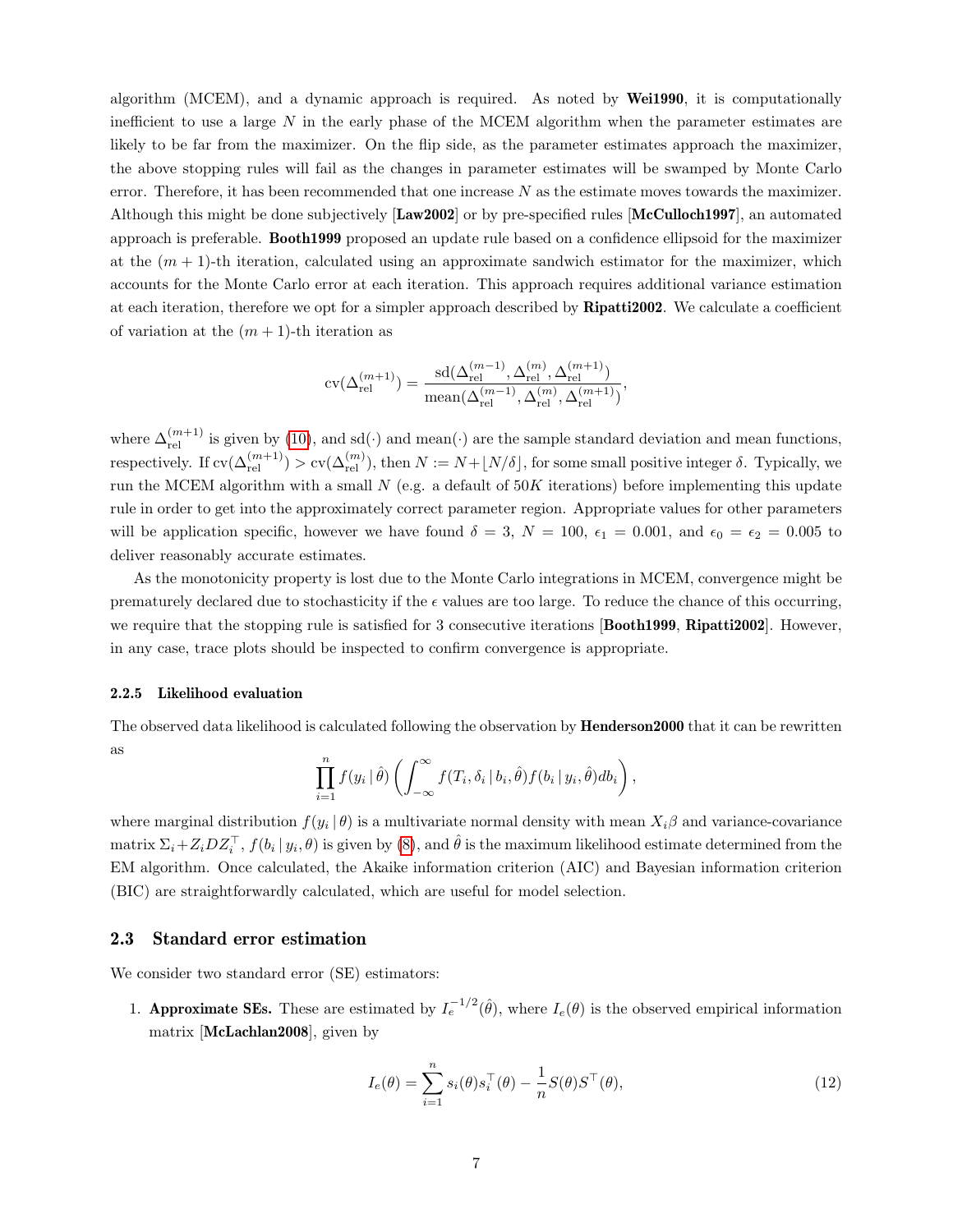$s_i(\theta)$  is the conditional expectation of the complete-data score function for subject i, and  $S(\theta)$  is the score defined by  $S(\theta) = \sum_{i=1}^{n} s_i(\theta)$ . At the maximizer,  $S(\hat{\theta}) = 0$ , meaning that the right hand-side of [\(12\)](#page-6-2) is zero. Due to the Monte Carlo error in the MCEM algorithm, this will not be exactly zero, and therefore we include it in the calculations.

Owing to the estimation approach described in Appendix [A,](#page-8-0) we calculate approximate SEs for  $\theta_{-\lambda_0} =$  $(\beta^{\top}, \text{vech}(D), \sigma_1^2, \dots, \sigma_K^2, \gamma^{\top})$  using the profile score vectors

$$
s_i\left(\theta_{-\lambda_0},\hat\lambda_0(t\,|\,\theta_{-\lambda_0})\right),\,
$$

where  $\lambda_0(t)$  is substituted by  $\hat{\lambda}_0(t)$ , which is a function of  $\gamma$  (and implicitly, the other parameters via the conditional expectation in the E-step,  $(7)$ ) given by  $(6)$ . Therefore, we do not calculate approximate SEs for the baseline hazard; however, this is generally not of inferential interest, hence the application of the Cox model formulation in the first place.

2. Bootstrap estimated SEs. These are estimated by sampling  $n$  subjects with replacement and re-labelling the subjects with indices  $i' = 1, \ldots, n$ . We then re-fit the model to the bootstrap-sampled dataset. It is important to note that we re-sample patients, not individual data points. This is repeated B-times. For each iteration, we extract the model parameter estimates for  $(\beta^{\top}, \text{vech}(D), \sigma_1^2, \ldots, \sigma_K^2, \gamma_v^{\top}, \gamma_y^{\top})$ . Note that as the the event times might be tied, the dimension of  $\lambda_0(t)$  evaluated at the unique failure times will vary for each iteration; therefore, for simplicity, we do not consider standard error estimates of the baseline hazard. When B is sufficiently large, the SEs can be estimated from the estimated coefficients. Alternatively,  $100(1 - \alpha)$ %-confidence intervals can be estimated from the the  $100\alpha/2$ -th and  $100(1 - \alpha/2)$ -th percentiles.

From a theoretical perspective, the preferred SE estimates are those using the bootstrap method, owing to the fact that  $\hat{\lambda}_0(t)$  will generally be a high-dimensional vector, which might lead to numerical difficulties in the inversion of the observed information matrix [Rizopoulos2012], and also because the profile likelihood estimates based on the usual observed information matrix approach are known to be underestimated **Hsieh2006**. The reason for this is that the profile estimates are implicit, since the posterior expectations, given by [\(7\)](#page-4-2), depend on the parameters being estimated, including  $\lambda_0(t)$  [Rizopoulos2012]. On the flip side, the bootstrap estimates are computationally expensive. Nonetheless, at the model development stage, it is often of interest to gauge the strength of association of model covariates. For this reason, we propose use of the approximate SE estimator, which were also calculated by **Lin2002**. If computationally feasible, however, we recommend that bootstrap SEs are also estimated and contrasted to the approximate ones. We also note that recently it has been suggested that bootstrap estimators *overestimate* the SEs; e.g. Xu2014 and Hsieh2006.

As noted earlier, SE estimates other than those deriving from bootstrap estimation are expected to be underestimated. On the other hand, the additional Monte Carlo error will likely lead to larger standard error estimates, whether using either the approximate and bootstrap approach. The consequences of these competing factors operating to both inflate and deflate the standard error estimators is not fully understood, and therefore they must be interpreted with a degree of caution.

# <span id="page-7-0"></span>3 Simulation

To assess properties of the model estimation algorithm, for example bias and coverage, it is necessary to simulate data from joint models of multivariate longitudinal data and time-to-event data. We consider simulation from two models with either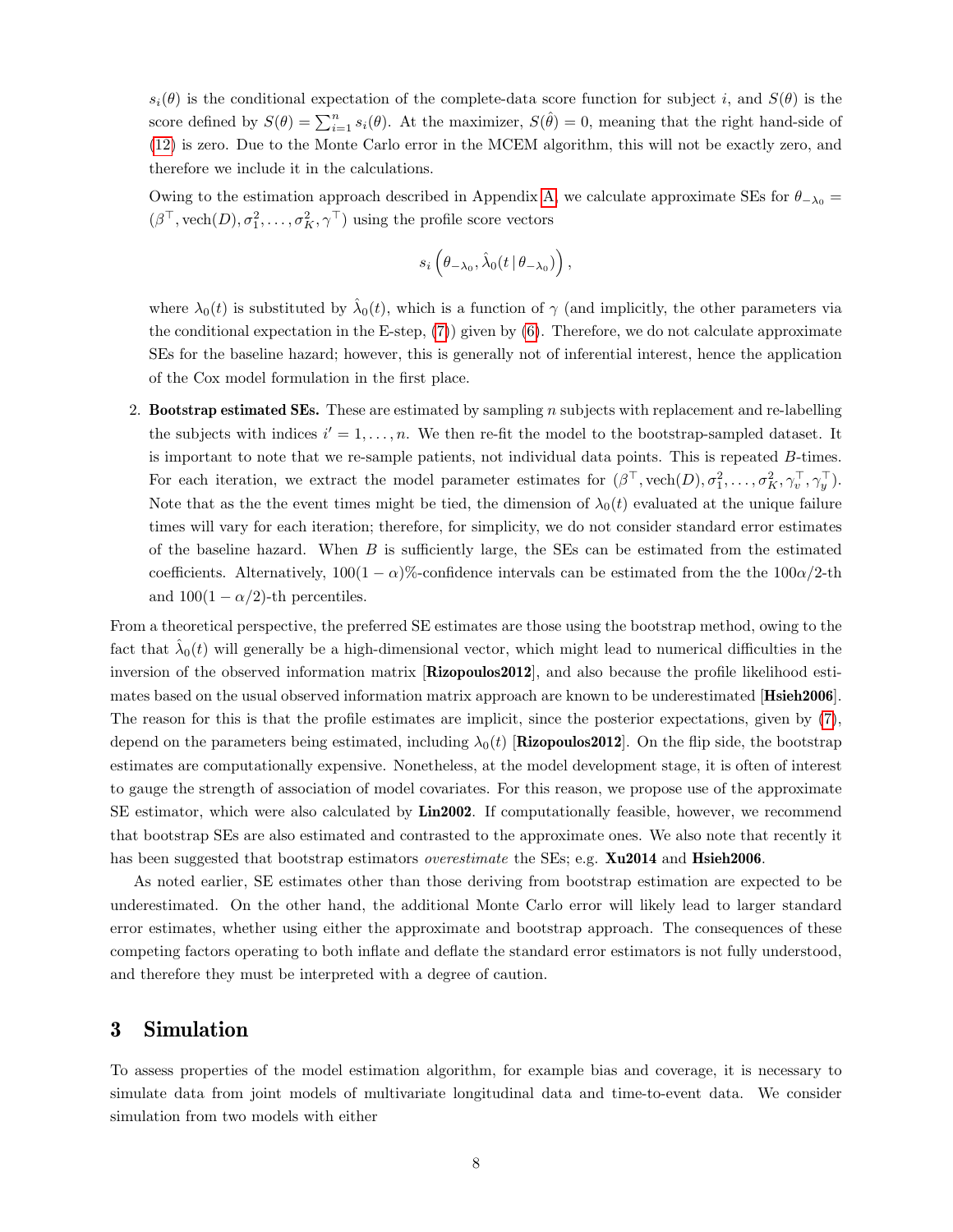- 1.  $W_{1i}^{(k)}(t) = b_{ik,0}$  (random-intercepts model), or
- 2.  $W_{1i}^{(k)}(t) = b_{ik,0} + b_{1k,1}t$  (random-intercepts and random-slopes model).

Conditional on model parameters, simulation of complete longitudinal data for subjects is trivial by sampling from multivariate normal distributions. In practice, it is preferable to simulate data for fixed time points  $0, 1, \ldots, T_{\text{max}}$ .

The event times are simulated from an exponential distribution in the case of the random-intercepts model, or Gompertz distribution in the case of a random-intercepts and random-slopes model. In the case of (1), this is equivalent to simulation of event times conditional on known baseline covariates. In the case of (2), this is equivalent to simulation of event times conditional on a linear time-varying covariate. The approaches to simulating event times under each of these situations is reported in **Bender2005** and **Austin2012**, respectively. To illustrate (2), we first note that we can re-write [\(4\)](#page-1-3) as

$$
\lambda_0(t) \exp\left\{ \left( v_i^\top(t) \gamma_v + \sum_{k=1}^K \gamma_{yk} b_{ik,0} \right) + \left( \sum_{k=1}^K \gamma_{yk} b_{ik,1} \right) t \right\}
$$
  
\n
$$
\equiv \lambda_0(t) \exp\left\{ s_i + w_i t \right\}.
$$

Hence, using the formula  $(6)$  from **Austin2012**, we can simulate an event time as

$$
T_i = \frac{1}{w_i + \theta_0} \log \left( 1 - \frac{(w_i + \theta_0) \log(u_i))}{\theta_1 \exp(s_i)} \right),
$$

where  $u_i \sim U(0, 1)$ , and  $\theta_0 > 0$  and  $-\infty < \theta_1 < \infty$  are the scale and shape parameters of the Gompertz distribution. See Austin2012 for a derivation of this formula. For all simulations, we also consider one continuous covariate and one binary covariate, which can be included in both sub-models.

In practice, we will also observe independent right-censoring. For this, we simulate a censoring time  $C_i$ from an exponential distribution with scale  $\lambda > 0$ , and return the observed data of follow-up time  $min(T_i, C_i)$ and event indicator  $I(T_i \leq C_i)$ . Additionally, as studies are generally terminated after a fixed follow-up period, we will have a truncation time.

# <span id="page-8-0"></span>A Appendix: Score equations

From [\(5\)](#page-2-2), the expected complete-data log-likelihood is given by

$$
\sum_{i=1}^{n} \int_{-\infty}^{\infty} \left\{ \log f(y_i, T_i, \delta_i, b_i | \theta) \right\} f(b_i | T_i, \delta_i, y_i, \hat{\theta}^{(m)}) db_i
$$

where the expectation is taken over the conditional random effects distribution  $f(b_i | T_i, \delta_i, y_i, \hat{\theta}^{(m)})$ .

We can decompose the complete-data log-likelihood for subject  $i$  into

$$
\log f(y_i, T_i, \delta_i, b_i | \theta) = \log f(y_i | b_i, \theta) + \log f(T_i, \delta_i | b_i, \theta) + \log f(b_i | \theta),
$$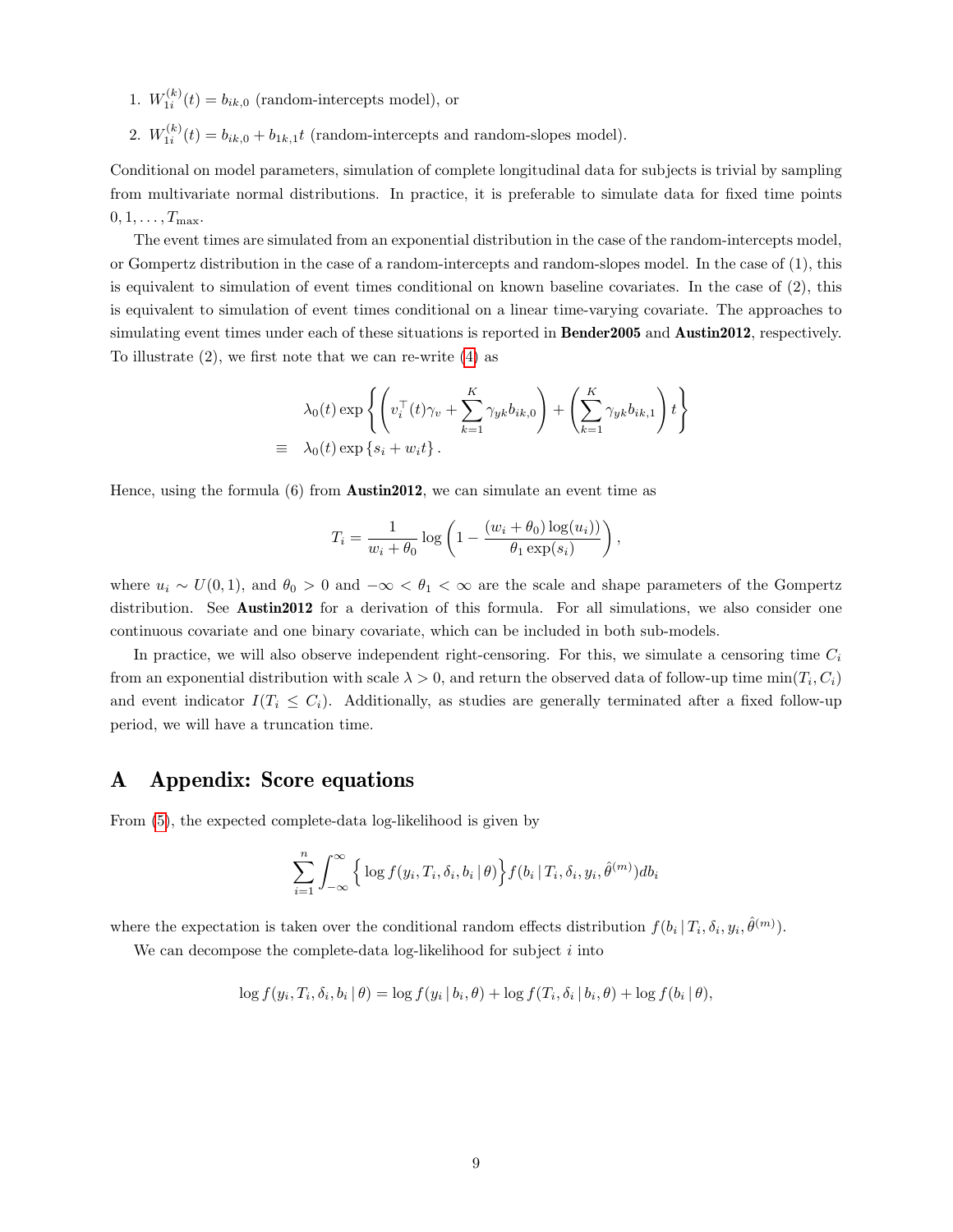where

<span id="page-9-0"></span>
$$
\log f(y_i | b_i, \theta) = -\frac{1}{2} \left\{ \left( \sum_{k=1}^K n_{ik} \right) \log(2\pi) + \log |\Sigma_i| + (y_i - X_i \beta - Z_i b_i)^{\top} \Sigma_i^{-1} (y_i - X_i \beta - Z_i b_i) \right\} (13)
$$

$$
\log f(T_i, \delta_i \, | \, b_i, \theta) = \delta_i \log \lambda_0(T_i) + \delta_i \left[ v_i^\top \gamma_v + W_{2i}(T_i, b_i) \right] - \int_0^{T_i} \lambda_0(u) \exp \left\{ v_i^\top \gamma_v + W_{2i}(u, b_i) \right\} du \tag{14}
$$

$$
\log f(b_i \,|\, \theta) \quad = \quad -\frac{1}{2} \left\{ r \log(2\pi) + \log|D| + b_i^{\top} D^{-1} b_i \right\}. \tag{15}
$$

The update equations are then estimated according to the score equations,  $\partial Q(\theta|\hat{\theta}^{(m)})/\partial\theta$ . The score equations are effectively given in Lin2002, although there the random effects were hierarchically centred about the corresponding fixed effect terms as part of a current values parametrisation, as well as being embedded in a frailty Cox model, which has consequences on the score equations here. The score equations for  $\lambda_0(t)$ ,  $\beta$ , and  $\sigma_k^2$  are

$$
S(\lambda_0(t)) = \sum_{i=1}^n \left\{ \frac{\delta_i I(T_i = t)}{\lambda_0(t)} - \mathbb{E} \left[ \exp\{v_i^\top \gamma_v + W_{2i}(t, b_i)\} \right] I(T_i \ge t) \right\},
$$
  
\n
$$
S(\beta) = \sum_{i=1}^n \left\{ X_i^\top \Sigma_i^{-1} (y_i - X_i \beta - Z_i \mathbb{E}[b_i]) \right\},
$$
  
\n
$$
S(\sigma_k^2) = -\frac{1}{2\sigma_k^2} \sum_{i=1}^n \left\{ n_{ik} - \frac{1}{\sigma_k^2} \mathbb{E} \left[ (y_{ik} - X_{ik}\beta_k - Z_{ik}b_{ik})^\top (y_{ik} - X_{ik}\beta_k - Z_{ik}b_{ik}) \right] \right\}
$$
  
\n
$$
= -\frac{1}{2\sigma_k^2} \sum_{i=1}^n \left\{ n_{ik} - \frac{1}{\sigma_k^2} \left[ (y_{ik} - X_{ik}\beta_k)^\top (y_{ik} - X_{ik}\beta_k - 2Z_{ik} \mathbb{E}[b_{ik}) \right] + \text{trace} \left( Z_{ik}^\top Z_{ik} \mathbb{E}[b_{ik}b_{ik}^\top] \right) \right\},
$$
  
\n
$$
S(D^{-1}) = \frac{n}{2} \left\{ 2D - \text{diag}(D) \right\} - \frac{1}{2} \left[ 2 \sum_{i=1}^n \mathbb{E} \left[ b_i b_i^\top \right] - \text{diag} \left( \sum_{i=1}^n \mathbb{E} \left[ b_i b_i^\top \right] \right) \right],
$$

where the update for  $\sigma_k^2$  was done by first rewriting [\(13\)](#page-9-0) as  $\sum_{k=1}^K \log\{f(y_{ik} | b_{ik}, \theta)\}.$ 

The score equations for  $\gamma_v$  and  $\gamma_y$  don't have closed-form solutions. Therefore, they are updated jointly using a one-step multidimensional Newton-Raphson algorithm iteration. We can write the score equation for  $\gamma = \left( \gamma_v^\top, \gamma_y^\top \right)^\top$  as

$$
S(\gamma) = \sum_{i=1}^{n} \left[ \delta_i \mathbb{E} \left[ \tilde{v}_i(T_i) \right] - \int_0^{T_i} \lambda_0(u) \mathbb{E} \left[ \tilde{v}_i(u) \exp \{ \tilde{v}_i^{\top}(u) \gamma \} \right] du \right]
$$
  
= 
$$
\sum_{i=1}^{n} \left[ \delta_i \mathbb{E} \left[ \tilde{v}_i(T_i) \right] - \sum_{j=1}^{J} \lambda_0(t_j) \mathbb{E} \left[ \tilde{v}_i(t_j) \exp \{ \tilde{v}_i(t_j)^{\top} \gamma \} \right] I(T_i \ge t_j) \right],
$$

where  $\tilde{v}_i(t) = (v_i^\top, z_{i1}^\top(t)b_{i1}, \dots, z_{iK}^\top(t)b_{iK})$  is a  $(q+K)$ -vector, and the integration over the survival process has been replaced with a finite summation over the process evaluated at the unique failure times, since the non-parametric estimator of baseline hazard is zero except at observed failure times [Henderson2000]. As  $\lambda_0(t_j)$  is a function of  $\gamma$ , this is not a closed-form solution. Substituting  $\lambda_0(t)$  by  $\hat{\lambda}_0(t)$  from [\(6\)](#page-3-2), which is a function of  $\gamma$  and the observed data itself, gives a score that is independent of  $\lambda_0(t)$ . Discussion of this in the context of univariate joint modelling is given by **Hsieh2006**. A useful result is that the maximum profile